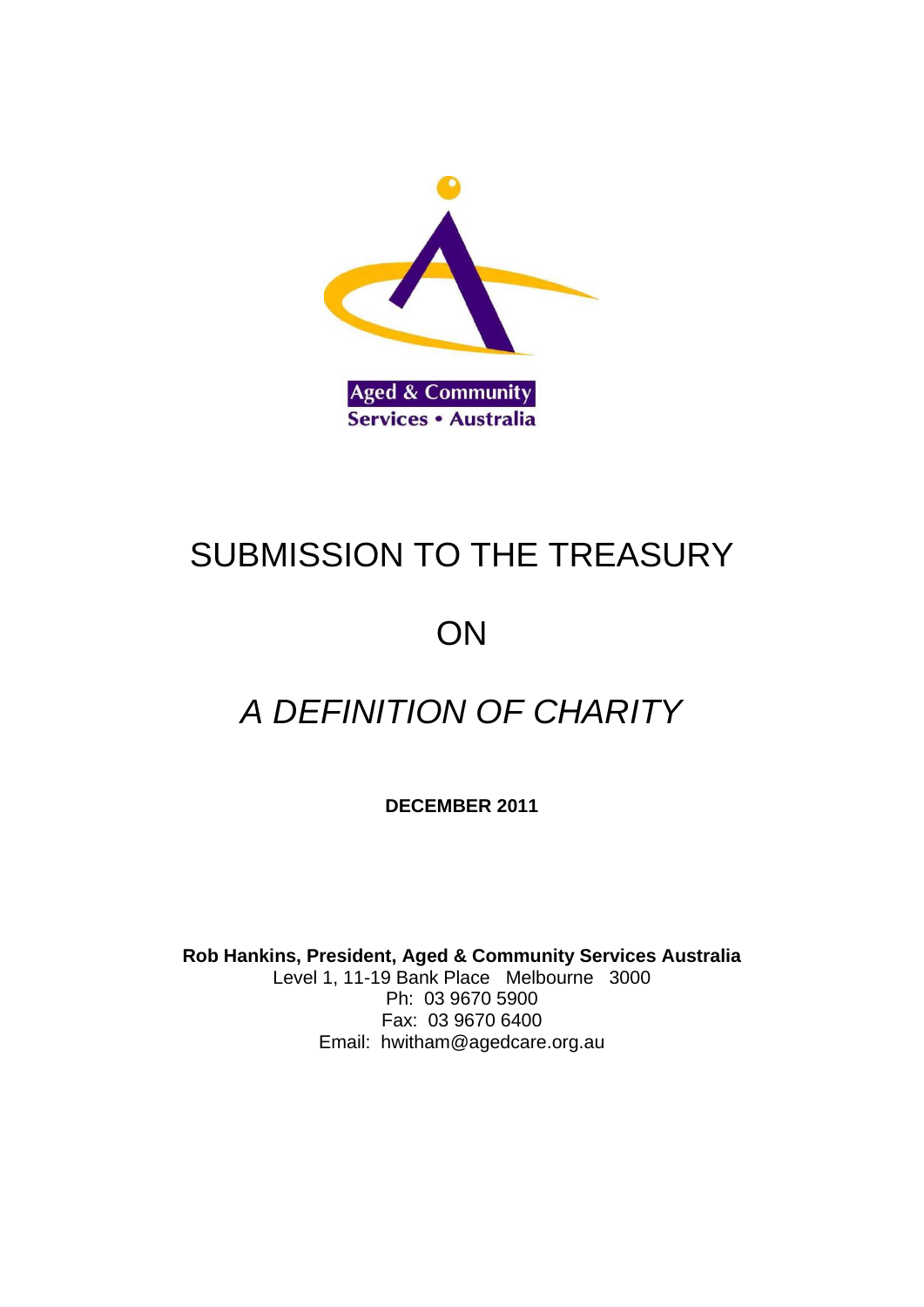# **Aged and Community Services Australia**

Aged and Community Services Australia (ACSA) is the national peak body representing not-for-profit (NFP) and faith-based providers of residential and community aged care and housing; and support for people with a disability and their carers.

ACSA is a federation with six State associations that provide direct support, advocacy and training for members. In total, ACSA represents over 1,100 church and charitable and community based organisations providing accommodation and care services to about 1 million older people, people with a disability and their carers.

### **Introduction**

ACSA agrees that the meaning of charity can be confusing and unclear in the public's mind. We therefore support the recommendation of the Productivity Commission (PC) and others, that Australia should adopt a statutory definition of charity and that we need a clear framework for recognising entities as charitable.

ACSA strongly supports any measures that will result in harmonisation between Commonwealth and State and Territory legislation and regulation in relation to charities and that will reduce administrative costs for charities. To that end, we agree with the PC's recommendation that a definition of charity should be based on the recommendations of the 2001 Charities Definition Inquiry. More particularly, we largely agree with the definition in the Charities Bill 2003, as discussed below.

Our submission follows the structure used in the Treasury consultation paper and addresses the questions under each heading where relevant to ACSA's purview.

## **Not for profit status**

That a charity must firstly be not-for-profit (NFP) goes without saying. However, as referred to at paragraph 48 of the Consultation Paper, the Charities Bill does not imply that an NFP organisation cannot generate a profit. An important principle is established in the BiIl that allows activities to be undertaken which generate a profit, provided the profit is applied to the entity's charitable purposes.

In this regard, it is ACSA's view that tax determinations should continue to be applied at an entity level, not on an activity basis.

## **Dominant purpose**

<u>.</u>

At face value, a requirement that an entity be 'exclusively charitable' has certain attractions. It has the appearance of simplicity but could involve hidden and unintended consequences depending on other considerations such as how 'unrelated business activity<sup>1</sup> is defined and a charity's purposes versus its activities.

 $1$  Better targeting of not-for-profit tax concessions  $-$  Consultation Paper, May 2011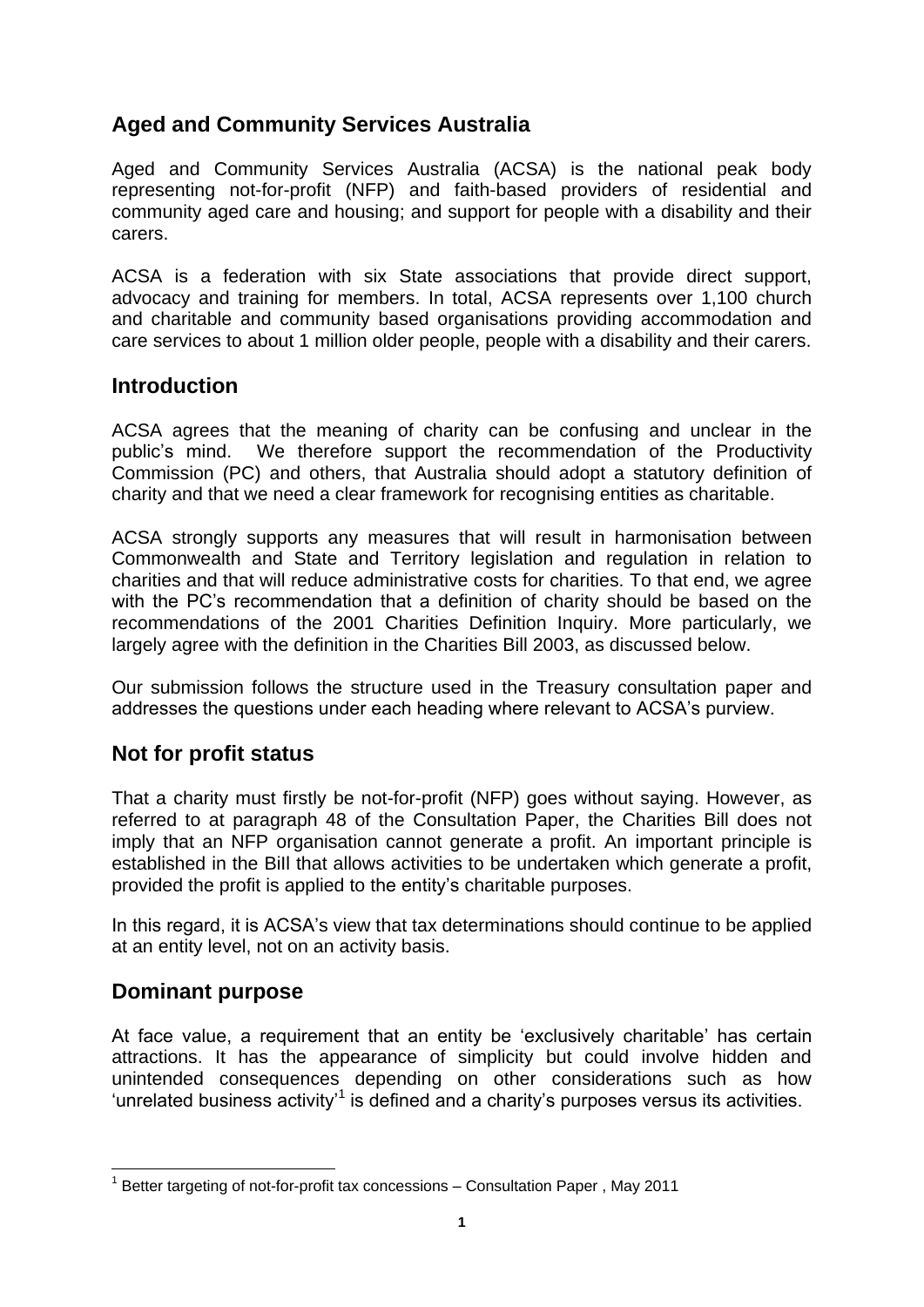ACSA is concerned that the way in which a requirement that an NFP entity have no independent non-charitable purposes might be interpreted and applied in practice. The test of independence would need to be defined and the charitable status of particular business activities would no doubt come into consideration. In any event, that an entity's charitable status could be jeopardised by having a single noncharitable purpose, however minor, seems difficult to justify; it could simply trigger organisational restructuring to avoid any such potential.

Many ACSA members operate diverse businesses, combining residential and community aged care with health and housing, amongst other things. We would therefore oppose any changes that might limit innovation and growth and necessary flexibility, such as cross-subsidisation of activities.

ACSA therefore favours the retention of the 'dominant purpose' approach, combined with the test of business activities referred to in the earlier consultation on tax  $concessions<sup>2</sup>$ , namely, the extent to which profits generated by business activities are applied to an entity's charitable purposes. Rather than considering dominant purpose in isolation, it is the combined effect of the Charities Bill's (currently) seven criteria for qualification as a charity that provides sufficient definition and public protection.

### **Peak Bodies**

The decision by the NSW Administrative Decisions Tribunal may have provided guidance as to whether a peak body can be regarded as a charity but it is another court determined decision rather than a statutory one.

ACSA would prefer that the proposed statutory definition of a charity should cover all circumstances, including the status of a peak body. Peak Bodies that represent charitable service providers should continue to be charitable in their own right.

# **For the public benefit**

ACSA has no fundamental issue with the removal of the presumption of public benefit. Not all entities established for the 'advancement of education or religion' are necessarily of public benefit. For example, some religious organisations and professional bodies have very restricted memberships and exist only for the benefit of those members. A single statutory test of public benefit should pose no threat to organisations that are genuine charities.

The 2010 Senate Inquiry referred to in the Consultation Paper proposed that a public benefit test contain the following principles:

- there must be an identifiable benefit arising from the aims and activities of an entity;
- the benefit must be balanced against any detriment or harm; and
- the benefit must be to the public or a significant section of the public and not merely to individuals with a material connection to the entity.

<sup>&</sup>lt;u>2</u><br>aibid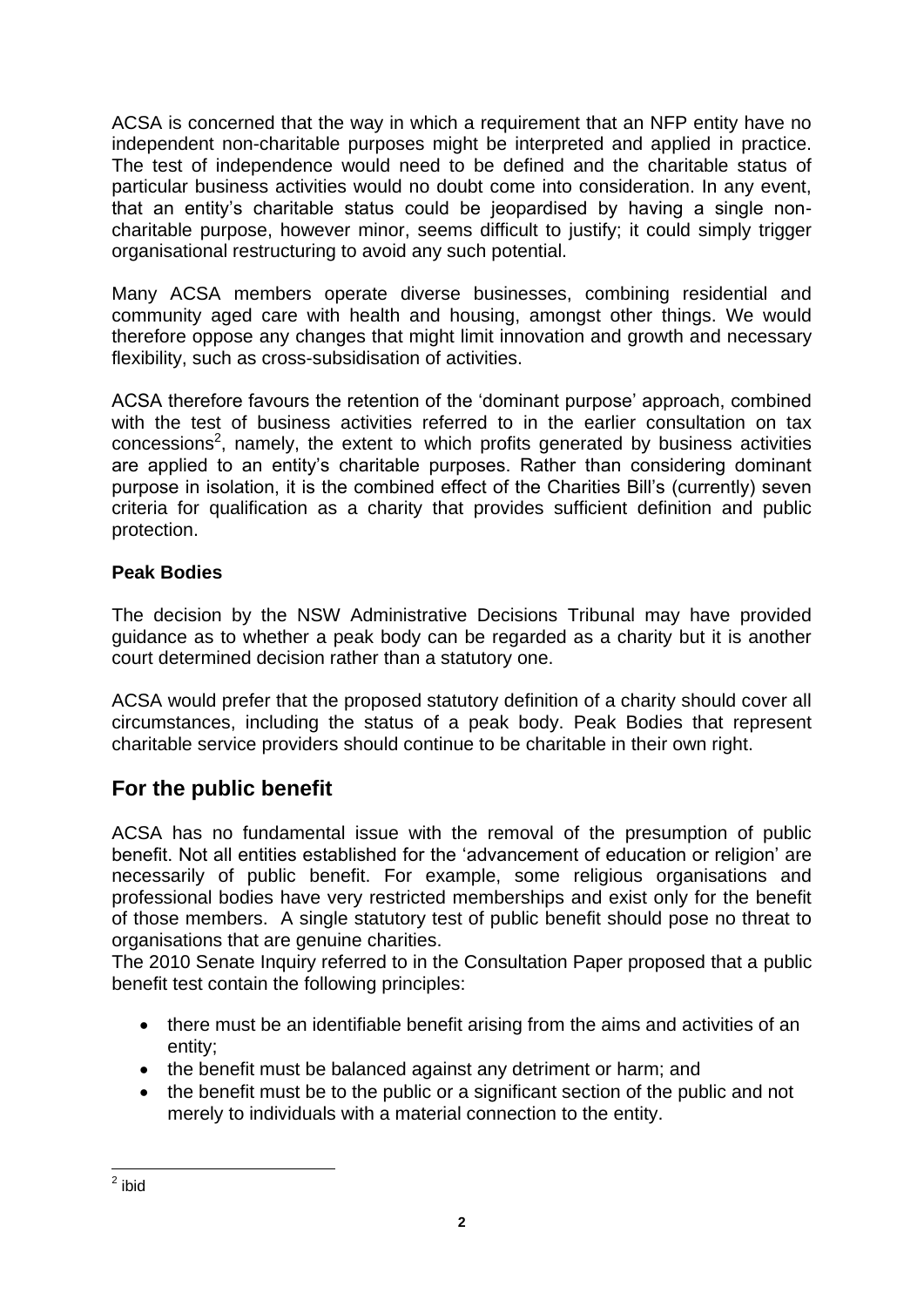The definition of 'public' should be broad enough to include distinct or isolated communities so as to make meaningful the notion of 'a significant section'. ACSA agrees with the Board of Taxation's recommendation that 'sufficient section' be defined as one which is not 'numerically negligible' compared with the size of that part of the community to which the purpose would be relevant.

This would act to include within the definition 'residents of a particular geographic area, the adherents of a particular religion, those following a particular calling or profession or sufferers of a particular disability or condition'.

#### **Benefit**

1

ACSA favours the non-statutory approach to a definition of public benefit adopted in England. As acknowledged in the Consultation Paper, such an approach offers 'flexibility, certainty and (has) capacity to accommodate the diversity of the sector.' The Australian Charities and Not-for-profits Commission (ACNC) could then provide guidance on the meaning of public benefit as does the Commission for England and Wales, namely that:

- the benefits must be related to the aims:
- benefits must be balanced against any detriment or harm;
- benefits must not be unreasonably restricted;
- individuals in poverty must not be restricted from benefit: and
- any private benefits must be incidental. $3$

The 2001 Charities Definition Inquiry recommended that the public benefit test be strengthened by requiring the purpose of a charitable entity to be altruistic. ACSA's view is that the charitable purposes of its members (the care and support of older people) are altruistic by their very nature. Nevertheless, an actual test of altruism could introduce another, potentially complicating, consideration in the definition of charity unless its meaning is kept very simple (perhaps a 'person in the street' approach).

The ACNC could have the role of determining the status of new applicants for charitable status, as well as periodic review of existing charities. The administrative requirements should be kept to a minimum, while providing sufficient public confidence in the process.

In this regard, there seems to be little gain in removing the presumption of public benefit, only to introduce a concept of self-evident benefit. According to the consultation paper, the consideration of what constitutes self-evident would be based on:

<sup>&</sup>lt;sup>3</sup>[http://www.charitycommission.gov.uk/Charity\\_requirements\\_guidance?Charity\\_essentials/Public\\_be](http://www.charitycommission.gov.uk/Charity_requirements_guidance?Charity_essentials/Public_benefit/pbsummary.aspx) [nefit/pbsummary.aspx](http://www.charitycommission.gov.uk/Charity_requirements_guidance?Charity_essentials/Public_benefit/pbsummary.aspx)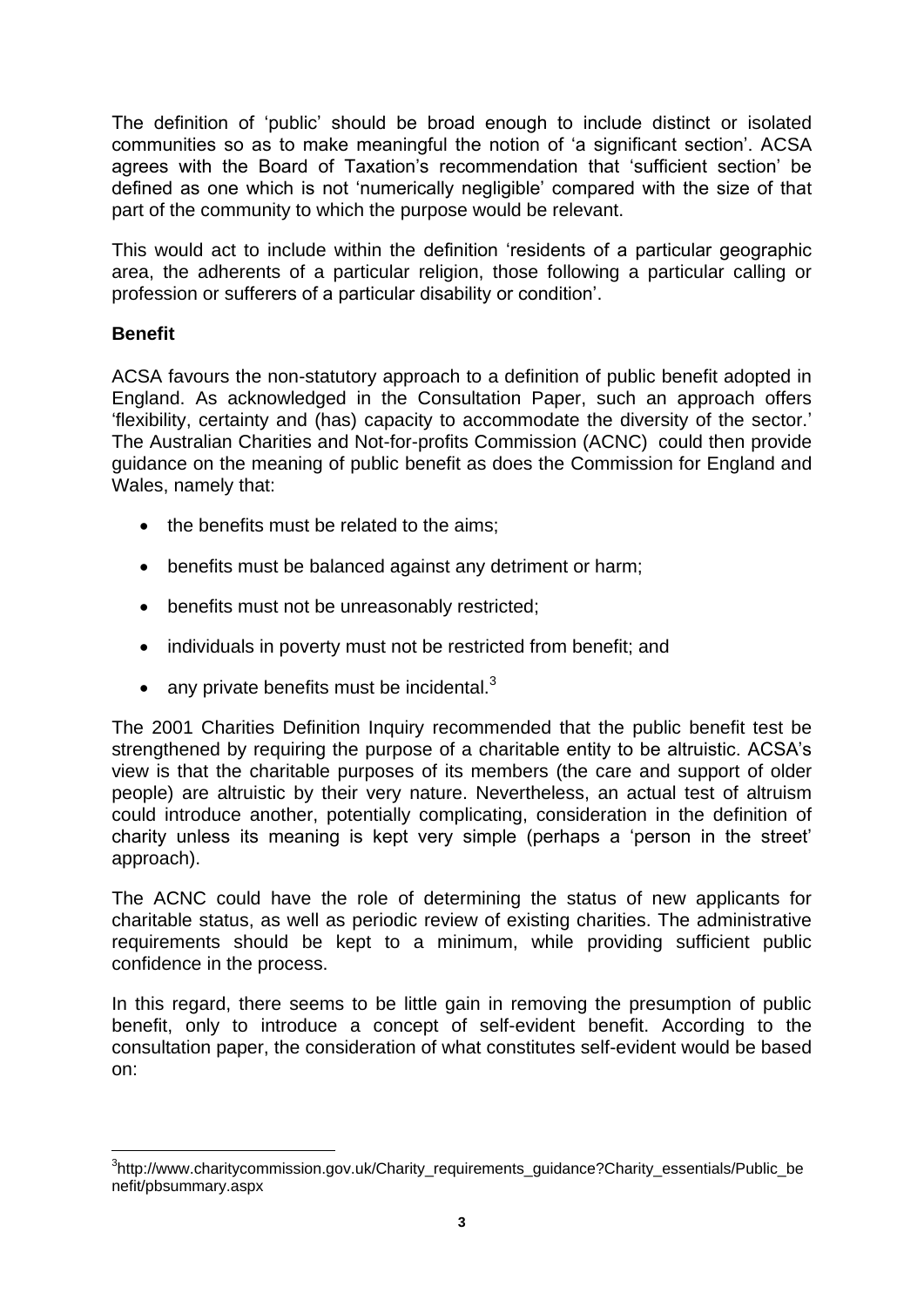- information that the charity provides to the ACNC (for example, in its annual reports);
- information that the ACNC obtains on the charity from other sources:
- reports and assessments on the charity made by other government agencies (including regulators); and
- other relevant publicly available information.

The self-evident test might be more efficiently applied in a periodic review of an entity's status but even then, the amount of information that could potentially be required (if all four of the above considerations were required) would be just as well gained in an equally involved demonstration of public benefit. Unless the self-evident test is very clear and simple (e.g. only one or two of the above requirements), ACSA sees little benefit in the concept.

Requiring every existing charity to demonstrate fully that they are for the public benefit could be an enormous task and would be unnecessary in ACSA's view. An alternative could be that once the ACNC is established it could develop a selfassessment tool for existing entities, perhaps drawing on a simple self-evident benefit test. Actual reviews of each organisation's status could be based on submission of the self-assessments and scheduled over an extended period. The reviews should be conducted on a risk managed basis, with priority given to those entities identified as having risk factors in relation to demonstrating public benefit.

#### **Role of the ACNC**

The ACNC is to be the central agency responsible for the administration of the definition of a charity and its attendant considerations. It should:

- establish a clear framework for determining and entity's charitable status and the periodic review of that status through a clear and simple test of public benefit;
- develop a self-assessment tool for existing entities and prospective applicants for charitable status;
- not duplicate or overlap with the role of the ATO;
- provide information and education material for organisations that covers topics such as governance, financial management and guidelines on the administration of relevant legislation (including definitions and any compliance related matters).

The proposed transition of existing charities to the new regime should occur over a sufficiently lengthy period so as to minimise or avoid any disruption to and unnecessary administration burden for the charitable sector. It will also be important the ACNC is given adequate time in which to establish itself and develop the necessary administrative and technical structures.

ACSA recommends that the definition of charity and related activities be finalised by the ACNC.